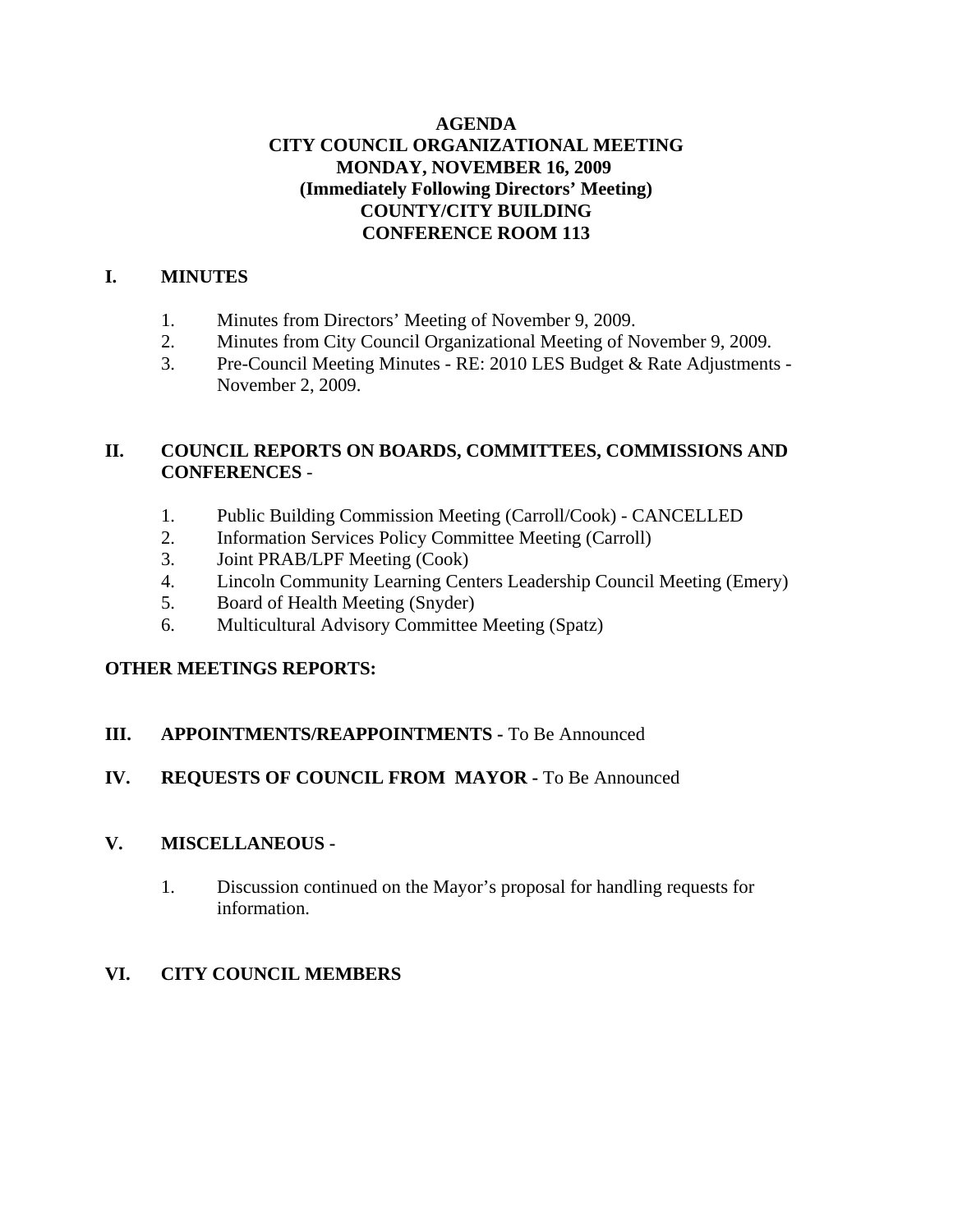#### **VII. MEETINGS/INVITATIONS -**

- 1. Phares Park, Master Plan Open House on Tuesday, November 17, 2009 from 5:00 p.m. to 6:30 p.m. at Elevate Church, 8251 Pioneers Blvd. - (See Invitation)
- 2. The  $10<sup>th</sup>$  Annual Hunger and Homeless Recognition Event on Monday, November 23, 2009 from 10:30 a.m. to Noon at Center for People in Need, 3901 North  $27<sup>th</sup>$  Street -(See Invitation)
- 3. College of Business Administration Holiday Mixer on Wednesday, December 2, 2009 from 5:00 p.m. to 7:00 p.m. at Champions Club, 707 Stadium Drive - RSVP by Nov. 23<sup>rd</sup> to Jamie Dick at 472-0691 or by e-mail - (See Invitation)
- 4. Fall 2009 Lincoln Police Department Academy Graduation & Awards Ceremony on Wednesday, December 9, 2009 at 7:00 p.m. at Holiday Inn, Lincoln Ballroom, 141 N. 9th Street - Reception Following - Please RSVP - (See Invitation)
- 5. You and a guest are invited to a holiday dinner onboard The Holiday Express In recognition of those who serve our country on Friday, December 4, 2009 - 5:30 p.m., Presentation Honoring The Families of our Military - 6:00 p.m., Hors D'oeuvres Followed by Dinner - The Holiday Express train will be at Lincoln Station in the 200 block of North  $7<sup>th</sup>$  Street in the Haymarket area - RSVP by Nov.  $24<sup>th</sup>$  to Bob Munguia to 458-7738 or by e-mail - (See Invitation)

## **VIII. ADJOURNMENT**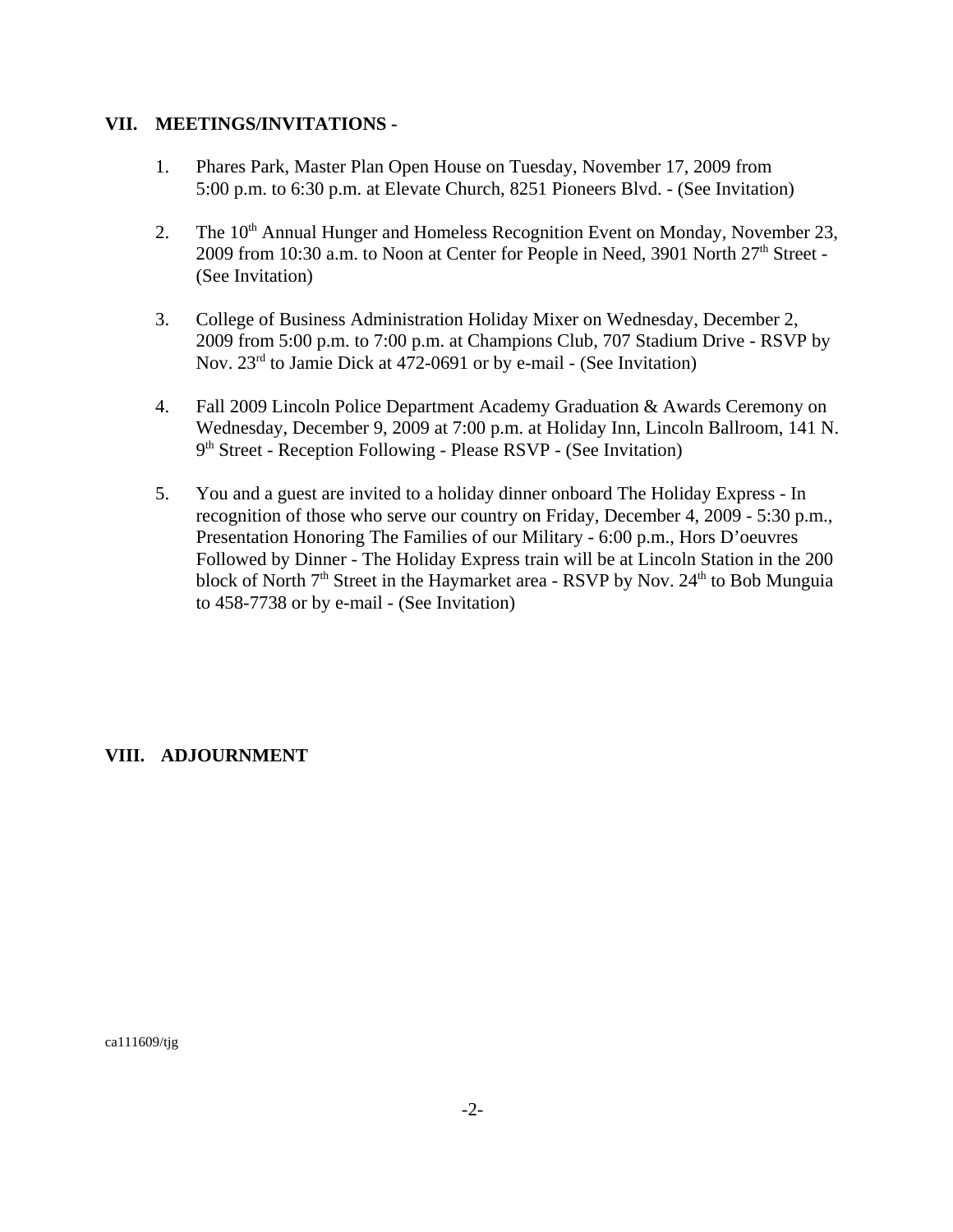#### **MINUTES CITY COUNCIL ORGANIZATIONAL MEETING MONDAY, NOVEMBER 16, 2009**

**Present:** Doug Emery, Chair John Spatz, Vice Chair Jon Camp Jonathan Cook Gene Carroll Adam Hornung Jayne Snyder

**Others Present:** Rick Hoppe, Aide to the Mayor Trish Owen, Aide to the Mayor Patty Pansing-Brooks, Aide to the Mayor

Chair Emery opened the meeting at 2:11 p.m. and announced the location of the Open Meetings Act.

#### **I. MINUTES**

- 1. Minutes from Directors' Meeting, November 9, 2009.
- 2. Minutes from City Council Organizational Meeting, November 9, 2009.
- 3. Pre-Council Meeting Minutes-RE:2010 LES Budget & Rate Adjustments, November 2, 2009.

With no corrections, additions, or deletions the above minutes were adopted.

#### **II. COUNCIL REPORTS ON BOARDS, COMMITTEES, COMMISSIONS AND CONFERENCES**

#### **1. Public Building Commission Meeting Carroll/Cook**

This meeting was cancelled.

## **2. Information Services Policy Committee Meeting Carroll**

Carroll stated Information Services proposed a flat rate budget. Also working on cost per computer for Windows 7. Cook asked for flat rate explanation. Carroll replied now all work charged on time spent. They looked at five years of data deciding they could bill a flat rate regardless of time. Cook commented they'll keep track of time, but charge X amount no matter what they work on? Carroll stated they calculated their work hours over five years which showed what the flat rate would be monthly. Have had a problem not receiving timely payments. Hoppe added they will bill an amount departments can budget for. If yearly department hours exceed the budgeted amount they will adjust the next year, and the flat rate goes up. Cook added a flat charge, whether you use the service or not.

Carroll commented one problem was with departments at the end of their budgets for IS help, and not fixing a computer. Now they won't say they can't afford at the end of the year, as it is a flat rate.

#### **3. Joint PRAB/LPF Meeting Cook**

Cook stated he was unable to attend.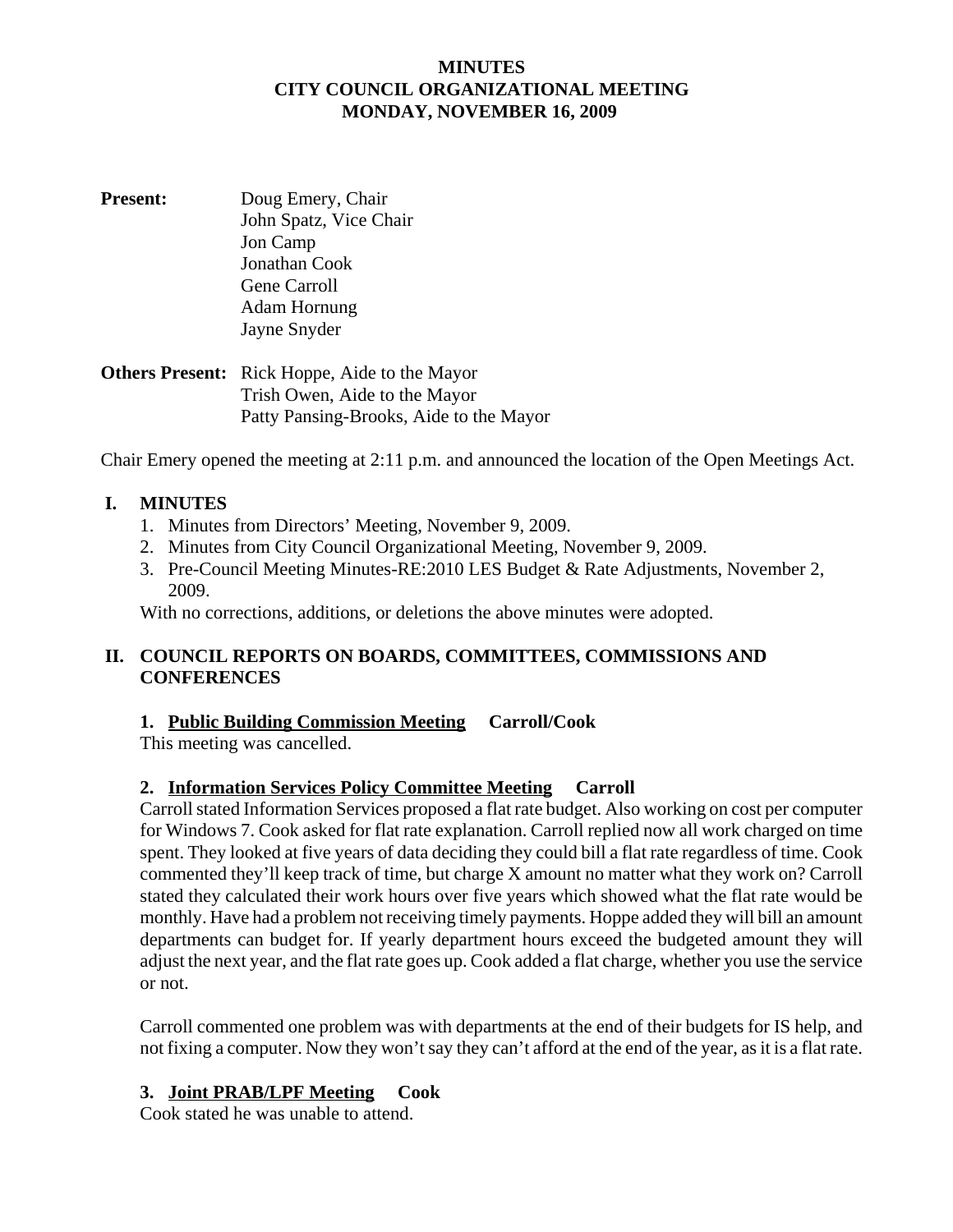## **4. Lincoln Community Learning Centers Leadership Council Meeting Emery**

Emery was unable to attend the meeting.

Pansing-Brooks attended a presentation demonstrating how the Learning Center teaches in the summer. Joined in the Nebraska historical presentation which provided the participants the opportunity to make butter while singing a song from the past, as they do with the children.

#### **5. Board of Health Meeting Snyder**

Snyder was unable to attend the meeting. The minutes should be out shortly.

## **6. Multicultural Advisory Committee Meeting Spatz**

Spatz was unable to attend this meeting but the previous meeting was held at the Sheldon Art Gallery with discussion on the display of cultures in the arts.

## **OTHER MEETINGS REPORTS:**

#### **III. APPOINTMENTS/REAPPOINTMENTS**

Hoppe stated none at this time. Questioned who will attend the Lincoln Cares Board with the answer being Councilman Hornung. Pansing-Brooks said there will be a meeting in December.

## **IV. REQUESTS OF COUNCIL FROM MAYOR (Attachment A)**

Hoppe said first is the Taking Charge Process, examining data indicators going into the program prioritization. Will discuss the strategic direction the City is going into the next budget cycle. The attachment is meetings preparation. First is City Stat Meetings. The directors are giving indicators which we will define. At the four meetings groups will come forward explaining the indicators.

Hoppe stated they discuss how, and where, we're going, and developing strategies. The first meetings will be followed by Program Prioritization Meetings. Using information from the City Stat Meetings and the strategizing data, will re-prioritize programs and discuss where to focus City government. The City Council can attend any meeting. The hope was for a couple Council meetings at each topic. It's important as we prepare that all have information exposure being put forward.

Emery said last year when prioritizing had mandatory items. Hoppe commented it is probably a topic to discuss with Council. We cannot really put a value on these mandated programs as we have to do. Emery added we can be more realistic in some areas which we have to elevate.

## **V. MISCELLANEOUS**

## **1. Discussion on Mayor's Proposal for Handling Information Requests. (Continued)**

Emery stated Council discussed with the Mayor, asking if Council wants changes to the requested policy? Hoppe stated Councilman Cook suggested Council Members be the ones to decide whether the information goes to colleagues. The Mayor would agree on this. Emery commented Council will try and later may come back and define. Hoppe said the Mayor, and his office, is open to the idea.

Emery thought important to re-establish the Mayor attending some meetings, and if needed more, we'll ask that he attend.

Cook stated Council could have written clarification regarding a phone call question without the staff member stating we need to submit in writing. Hoppe stated a clarification between quick information points and actual policy questions or department in-depth research will be worked on.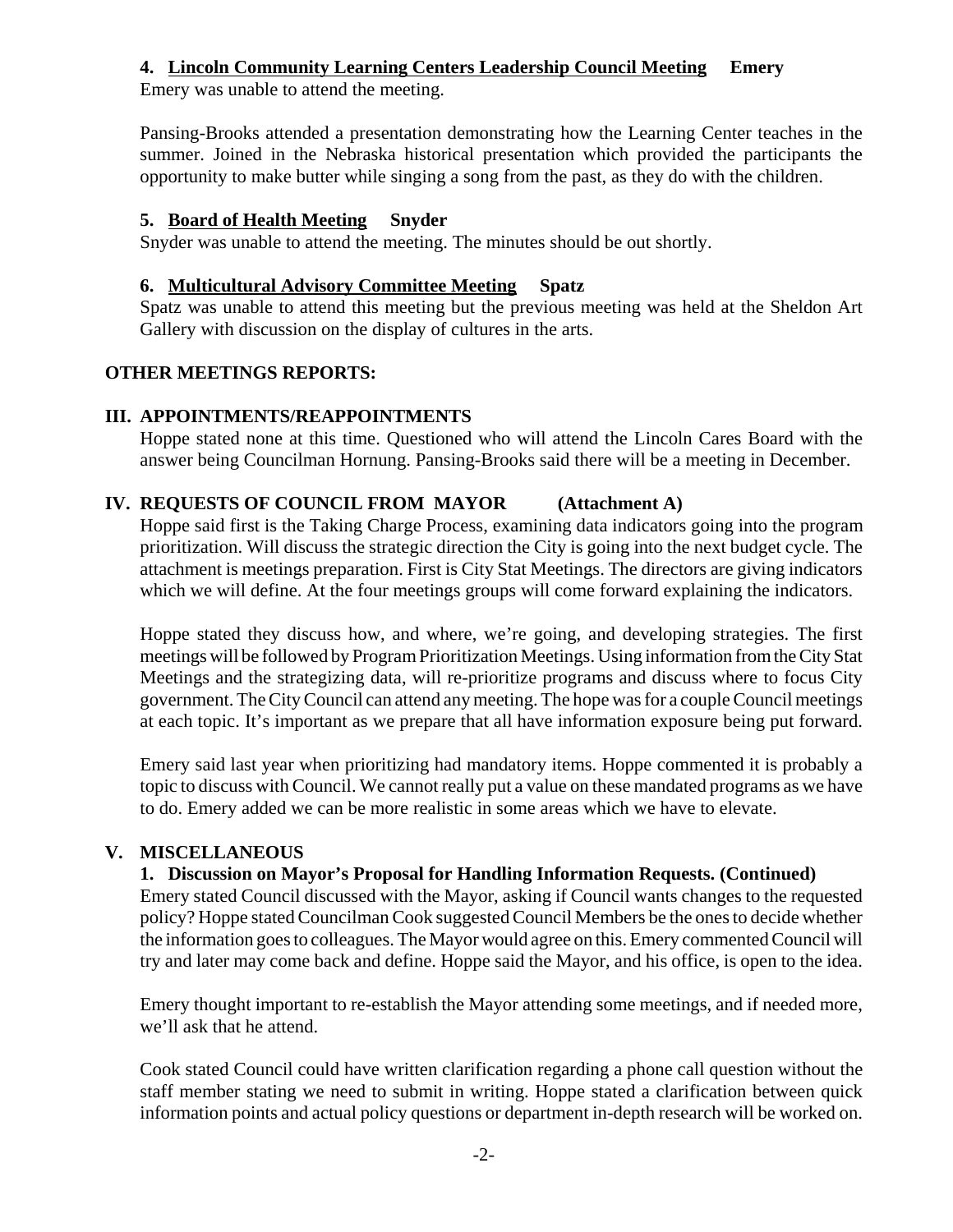Hornung said he was a little concerned on all calls going to the Mayor. Hoppe questioned if concerned with asking for an information point from a director? The Mayor's Office is interested in policy questions and those requiring more work, from a management perspective and so a policy, not necessarily agreed with, isn't inadvertently conveyed to Council. Emery stated his expectation is the person responds to Council Members immediately, and then if they go to the Mayor it would be fine. Hoppe said directors should reply and then tell the Mayor's Office. Emery added if Council consistently waits, or doesn't get answers, we would need to address.

Camp stated is he serious about staff. Pansing-Brooks is leaving and the fact the Mayor, through his funding, has other personnel like Mumgaard and Marvin. Can we get the Mayor to delegate the funds paid to Pansing-Brooks and maybe hire someone? Hoppe stated they cannot do, plus there is no one to do the legislative agenda next year, and oversee departments Pansing-Brooks handled. Regarding Mumgaard and Carlson, both had specific money for specific purposes. Mumgaard is paid with federal funds. Occasionally give him a local duty, but he works on the Substainability Program. Carlson isn't located in the Mayor's department. He works on the Stronger Neighborhood Program. Hoppe said discussion should be among Council on how to address.

Camp said regarding federal stimulus money Council is involved in projects and feel for us to deal with the developments need staff. There is \$9 million which came from Washington, why can't Council get a little? Hoppe replied two reasons. Do not believe they would allow us to fund staff, unless they address an issue associated with stimulus money. Secondly, you see what happened at the State level. If using stimulus one-time money as operating budget it creates a tremendous hole. In this case feel the appropriate way is through the regular budget process for a position. Spatz agreed with Hoppe adding if Council wants staff we need to find a way to budget for the position.

#### **VI. CITY COUNCIL MEMBERS**

No comments from Council Members

Patty Pansing-Brooks thanked all Council Members for the privilege of serving and working with everyone, and for the kind words. She considered it a privilege working with everyone. Going back into the private sector. She stated she is a huge advocate of the City and City Council and what is being done, with the amount of work required by Members, as well as the work the Mayoral staff is under. Know everyone is working their hardest for this community and am very grateful and know others will be. Individual Council Members thanked Pansing-Brooks for her work with the City.

#### **VII. MEETINGS/INVITATIONS**

See invitation list.

#### **VIII. ADJOURNMENT**

Chair Emery adjourned the meeting at 2:20 p.m.

W:\FILES\CITYCOUN\WP\cm111609.wpdmmm